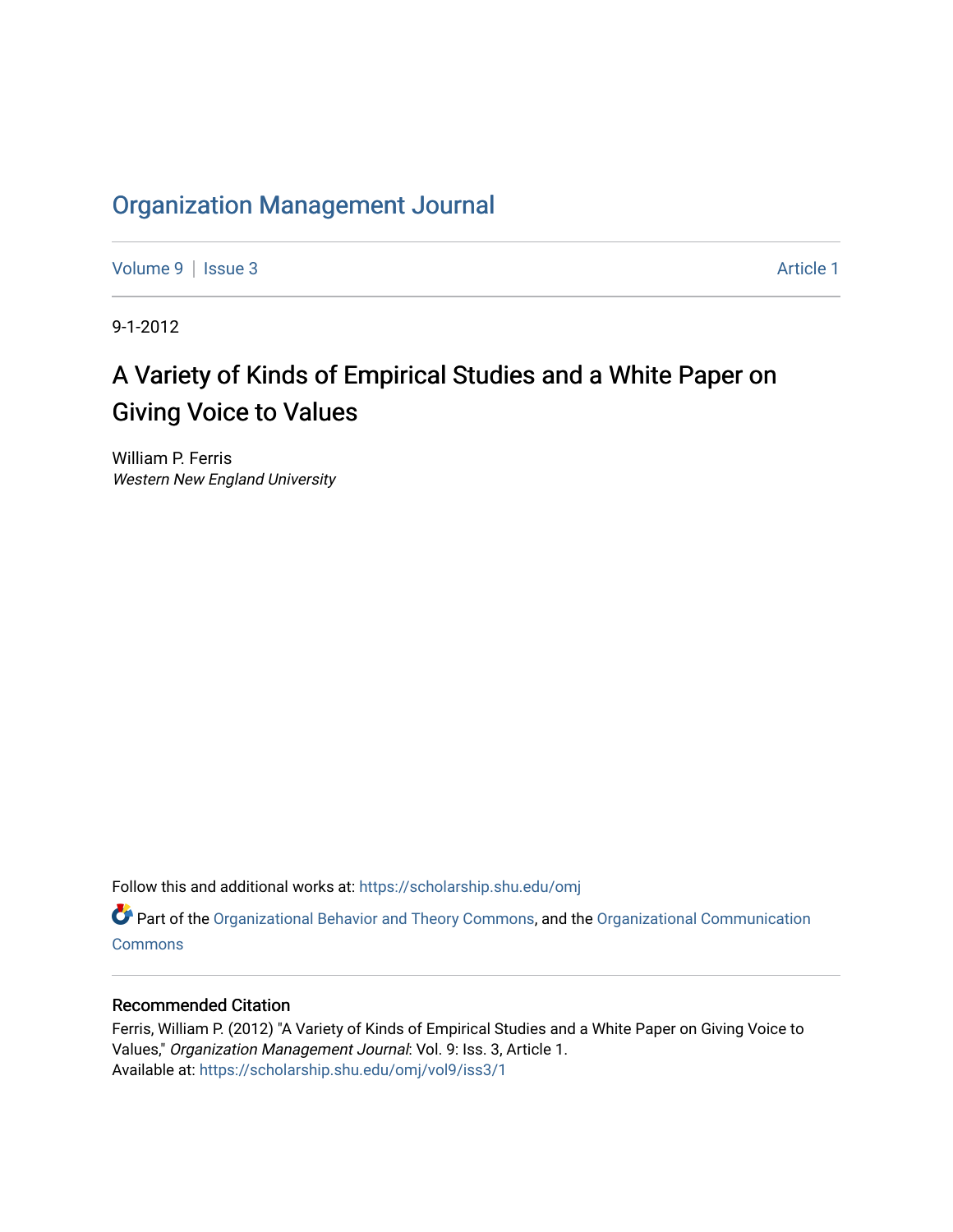### **EDITORIAL**

### **A Variety of Kinds of Empirical Studies and a White Paper on Giving Voice to Values**

#### **William P. Ferris<sup>1</sup>**

*Editor-in-Chief* <sup>1</sup>*College of Business, Western New England University, Springfield, Massachusetts, USA*

In this fall 2012 issue, we are presenting three Current Empirical Research (CER) articles, a White Paper on values, a presidential speech from the past president of EAM, and a review on an ethics in leadership textbook. We think the articles offer something for everyone in their variety. The CER articles demonstrate the range of empirical study possible in that section—survey research, experimental research, and qualitative empirical research through interviews and photographs. The White Paper is a reflective essay on values, and the review is on a book about ethics.

In the first empirical study, "The Interactive Effects of Self-Esteem, Goal Instructions, and Incentives on Personal Goals and Goal Attainment," Faten M. Moussa presents a very carefully researched experiment with a  $4 \times 3 \times 2$  design in an attempt to uncover the relationships among high- and low-selfesteem employees and their goal-setting and goal-attainment behavior under various instructional and remunerative conditions. Building on the long history of goal-setting studies in the management literature, she nevertheless adds to what we know about the behavior of high-self-esteem and low-selfesteem individuals. After reading her article, readers will gain a renewed understanding of the manager's need to know the self-esteem level of individual employees and how to approach them according to that level with a meaningful approach to help in participative goal setting.

In the second article, "Impact of Older-Worker-Friendly Organizational Policies on Retirement Attitudes and Planning," Jeremy Cochran, Kerri Anne Crowne, and Caryl E. Carpenter present the results of their Pennsylvania-sponsored survey study of a Pennsylvania resident sample in an interesting analysis of what motivates employees to plan for early retirement. As readers might expect, "older-worker-friendly" (OWF) organizational policies play a key role. Additionally, workers educated beyond a bachelor's degree were less likely to plan for an earlier retirement. This study is a must-read for human resources managers and company executives in an era in which Baby Boomers are beginning to retire in such numbers as to potentially create a loss of knowledge capital for companies. Succession planning is also impacted. Paradoxically, OWF policies, generally seen as a humanistic management approach to employee relations, may lead to organizational threats.

Our third article in this issue represents something of a first for the journal in that it relies on unusual data to tell an unusual story. In "Relational Aesthetics and Emotional Relations: Leadership on Board Merchant Marine Ships," Nana Gharibyan-Kefalloniti and David Sims present interviews and photographs to explore leadership and the role of aesthetics on board merchant marine ships. Readers will find themselves going back and forth between the photographs and the text of the article as they reflect on the importance of beauty in the organizational enterprise at sea, perhaps leading to further reflections on how beauty could or should play an increasing role even in organizations that are not at sea! In the article, the authors emphasize that beauty is not just an unalloyed aesthetic, but that a "relational aesthetic" in which emotions among employees become passionately felt and in which individuals experience heightened sensitivity seems to develop from the environment. Despite the extreme difficulty of the conditions and the work, different aspects of the aesthetic seem to keep the workers motivated, an idea well understood by leadership on board the vessel. As Kristin Backhaus says in her introduction to the section, this article "expands our perspectives on ways in which data can be gathered and analyzed to help make sense of organization management."

We were quite pleased when Mary C. Gentile agreed to write a White Paper for us covering a little bit of her now widely known Giving Voice to Values (GVV) program. Her paper describes recent history, what's happening now, and where she



Address correspondence to William P. Ferris, Professor of Management, College of Business, Western New England University, 1215 Wilbraham Road, Springfield, MA 01119, USA. E-mail: bferris@wne.edu